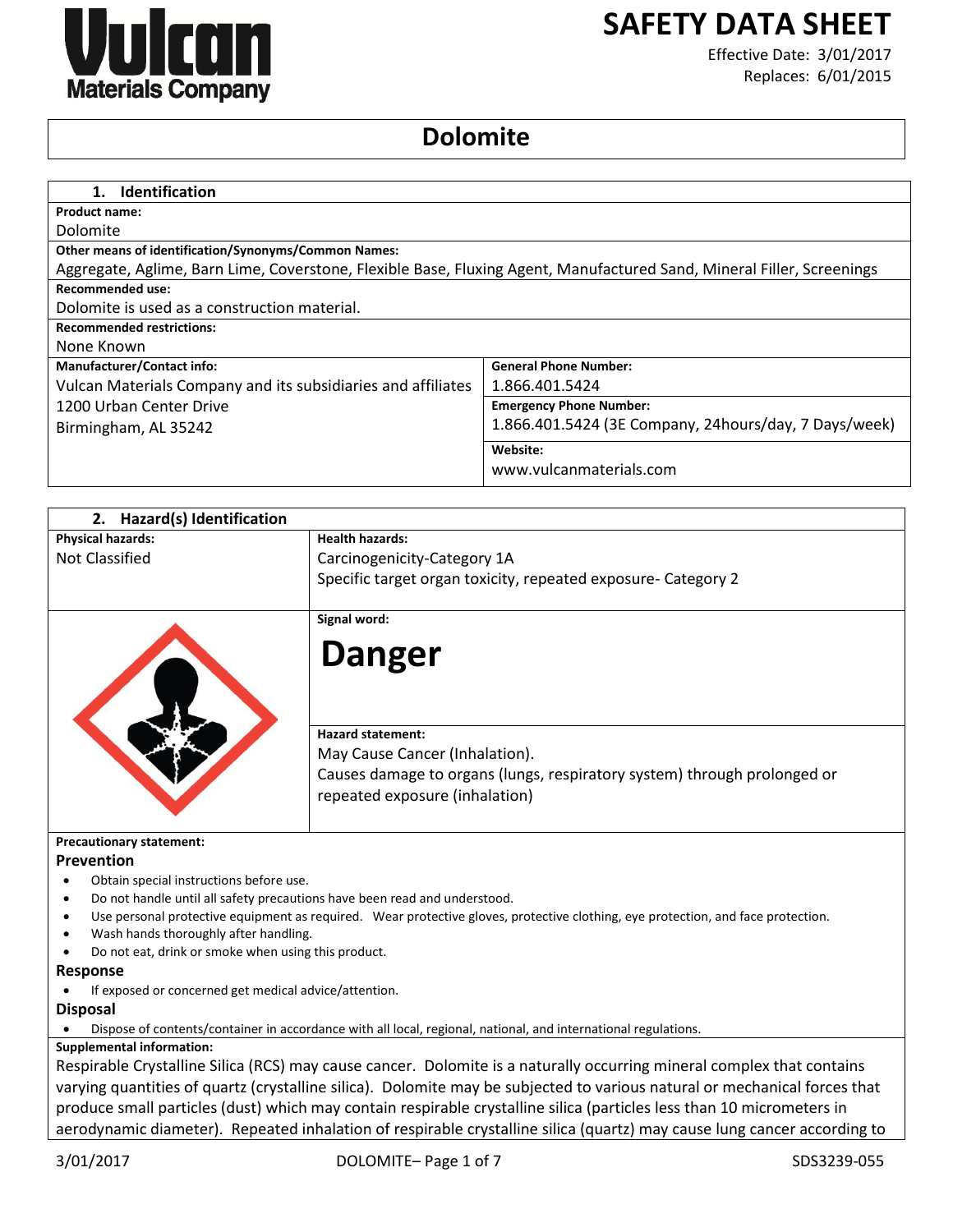IARC, NTP; ACGIH states that it is a suspected cause of cancer. Other forms of RCS (e.g., tridymite and cristobalite) may also be present or formed under certain industrial processes.

| 3. Composition/information on ingredients |                   |     |
|-------------------------------------------|-------------------|-----|
| <b>Chemical name</b>                      | <b>CAS number</b> | %   |
| Dolomite                                  | 16389-88-1        | 100 |
| Quartz (crystalline silica)               | 14808-60-7        |     |
|                                           |                   |     |

### **4. First-aid measures**

**Inhalation:**

Remove to fresh air. Dust in throat and nasal passages should clear spontaneously. Contact a physician if irritation persists or if breathing is difficult.

**Eyes:**

Immediately flush eye(s) with plenty of clean water for at least 15 minutes, while holding the eyelid(s) open.

Occasionally lift the eyelid(s) to ensure thorough rinsing. Beyond flushing, do not attempt to remove material from eye(s). Contact a physician if irritation persists or later develops.

**Skin:**

Wash affected areas thoroughly with mild soap and fresh water. Contact a physician if irritation persists.

**Ingestion:**

If person is conscious do not induce vomiting. Give large quantity of water and get medical attention. Never attempt to make an unconscious person drink.

**Most important symptoms/effects, acute and delayed:**

Dust may irritate the eyes, skin, and respiratory tract. Breathing respirable crystalline silica-containing dust for prolonged periods in the workplace can cause lung damage and a lung disease called silicosis. Symptoms of silicosis may include (but are not limited to) shortness of breath, difficulty breathing with or without exertion; coughing; diminished work capacity; diminished chest expansion; reduction of lung volume; right heart enlargement and/or failure.

**Indication of immediate medical attention and special treatment needed:**

Not all individuals with silicosis will exhibit symptoms of the disease. However, silicosis can be progressive and symptoms can appear even years after exposures have ceased. Persons with silicosis have an increased risk of pulmonary tuberculosis infection.

# **For emergencies contact 3E Company at 1.866.401.5424 (24 hours/day, 7 days/week).**

# **5. Fire-fighting measures**

**Suitable extinguishing media:**

This product is not flammable. Use fire-extinguishing media appropriate for surrounding materials.

**Unsuitable extinguishing media:**

None known.

**Specific hazards arising from the chemical:**

Contact with powerful oxidizing agents may cause fire and/or explosions (see section 10 of SDS).

**Special protective equipment and precautions for firefighters:**

Use protective equipment appropriate for surrounding materials.

**Fire-fighting equipment/instructions:**

No unusual fire or explosion hazards noted. Not a combustible dust.

**Specific methods:**

The presence of this material in a fire does not hinder the use of any standard extinguishing medium. Use extinguishing medium for surrounding fire.

# **6. Accidental release measures**

**Personal precautions, protective equipment and emergency procedures:**

Persons involved in cleanup processes should first observe precautions (as appropriate) identified in Section 8 of this SDS. **For emergencies, contact 3E Company at 1-866-401-5424 (24 hours/day, 7 days/week)**.

**Environmental precautions:**

Prevent from entering into sewers or drainage systems where it can harden and clog flow.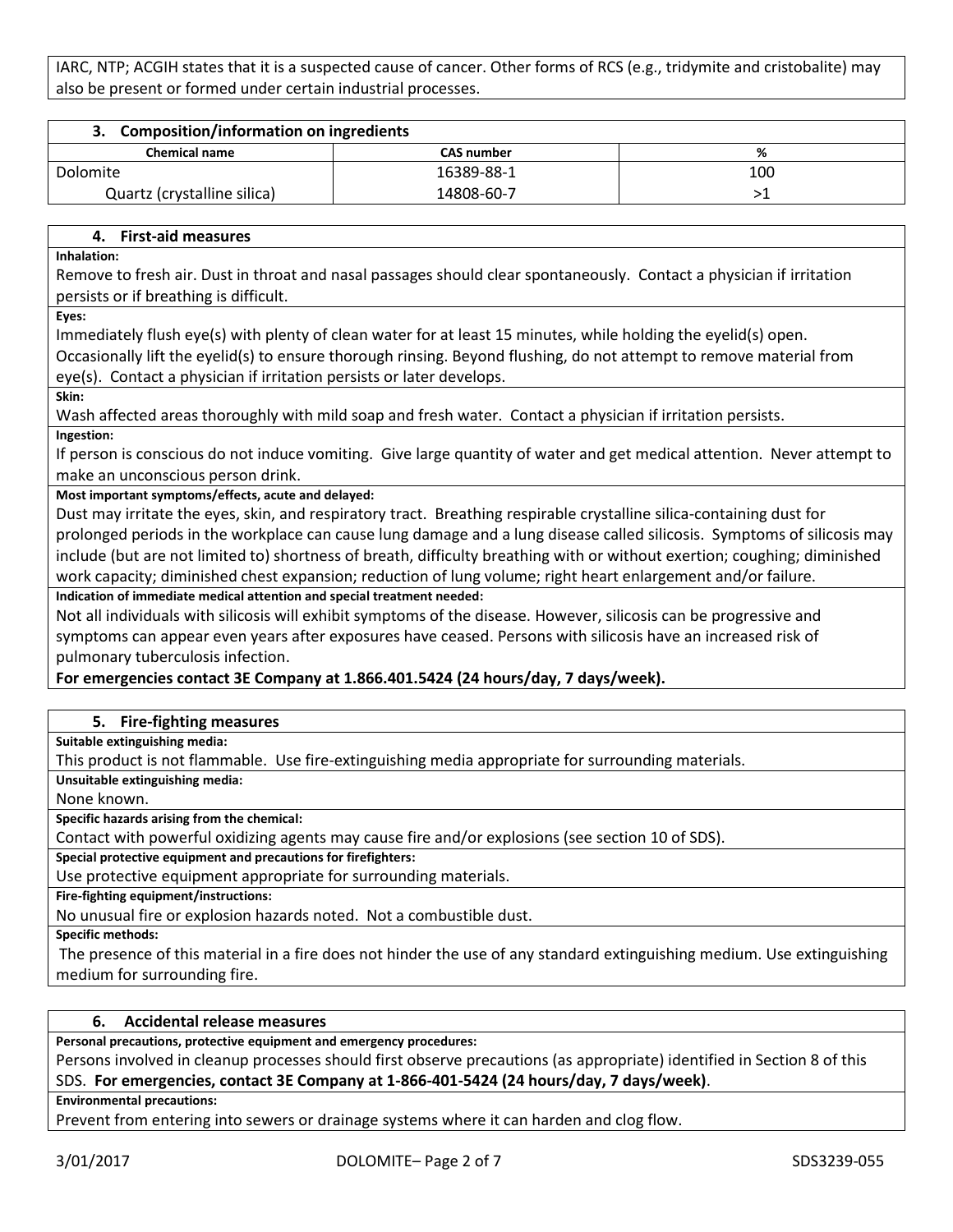### **Methods and materials for containment and cleaning up:**

Spilled material, where dust is generated, may overexpose cleanup personnel to respirable crystalline silica-containing dust. Do not dry sweep or use compressed air for clean-up. Wetting of spilled material and/or use of respiratory protective equipment may be necessary.

# **7. Handling and storage**

#### **Precautions for safe handling:**

Respirable crystalline silica-containing dust may be generated during processing, handling, and storage. Use personal protection and controls identified in Section 8 of this SDS as appropriate.

#### **Conditions for safe storage, including any incompatibilities:**

Do not store near food, beverages, or smoking materials.

#### **8. Exposure controls/personal protection**

#### **Legend:**

NE = Not Established; PEL = Permissible Exposure Limit; TLV = Threshold Limit Value; REL = Recommended Exposure Limit; OSHA = Occupational Safety and Health Administration; MSHA = Mine Safety and Health Administration; NIOSH = National Institute for Occupational Safety and Health; ACGIH = American Conference of Governmental Industrial Hygienists

|                                                                              | <b>OSHA/MSHA</b>                                                                                                                                  | <b>ACGIH</b>                              | <b>NIOSH</b>              |
|------------------------------------------------------------------------------|---------------------------------------------------------------------------------------------------------------------------------------------------|-------------------------------------------|---------------------------|
| Component                                                                    | <b>PEL</b>                                                                                                                                        | <b>TLV</b>                                | <b>REL</b>                |
| Dolomite (PNOC-Particulates not                                              | 15 mg/m <sup>3</sup> (total dust)                                                                                                                 | 10 mg/m <sup>3</sup> (inhalable fraction) | <b>NE</b>                 |
| otherwise classified)                                                        | 5 mg/m <sup>3</sup> (respirable fraction)                                                                                                         | 3 mg/m <sup>3</sup> (respirable fraction) |                           |
| Respirable dust containing silica                                            | 10 mg/m <sup>3</sup> ÷ (% silica + 2)                                                                                                             | Use Respirable Silica TLV                 | Use Respirable Silica REL |
| Total dust containing silica                                                 | MSHA: 30 mg/m <sup>3</sup> ÷ (% silica + 3)                                                                                                       | <b>NE</b>                                 | <b>NE</b>                 |
| Respirable Crystalline Silica (quartz)                                       | OSHA: $0.05 \text{ mg/m}^3$ (PEL)<br>OSHA: $0.025$ mg/m <sup>3</sup> (Action Level)<br>MSHA: Use Respirable Dust<br>containing Silica PEL (above) | 0.025 mg/m <sup>3</sup>                   | 0.05 mg/m <sup>3</sup>    |
| Respirable Tridymite and Cristobalite<br>(other forms of crystalline silica) | OSHA: Use respirable crystalline<br>silica PEL<br>MSHA: 1/2 of respirable dust<br>containing silica PEL                                           | 0.025 mg/m <sup>3</sup>                   | 0.05 mg/m <sup>3</sup>    |

#### **Exposure Guidelines:**

Total dust containing silica, respirable silica-containing dust and respirable crystalline silica (quartz) levels should be monitored regularly to determine worker exposure levels. Exposure levels in excess of allowable exposure limits should be reduced by all feasible engineering controls, including (but not limited to) wet suppression, ventilation, process enclosure, and enclosed employee workstations.

**Engineering Controls:**

Activities that generate dust require the use of general ventilation, local exhaust and/or wet suppression methods to maintain exposures below allowable exposure limits.

**Eye Protection:**

Safety glasses with side shields should be worn as minimum protection. Dust goggles should be worn when excessively (visible) dusty conditions are present or are anticipated.

#### **Skin Protection (Protective Gloves/Clothing):**

Use gloves to provide hand protection from abrasion. In dusty conditions, use long sleeve shirts. Wash work clothes after each use.

# **Respiratory Protection:**

All respirators must be NIOSH-approved for the exposure levels present. (See NIOSH Respirator Selection Guide). The need for respiratory protection should be evaluated by a qualified safety and health professional. Activities that generate dust require the use of an appropriate dust respirator where dust levels exceed or are likely to exceed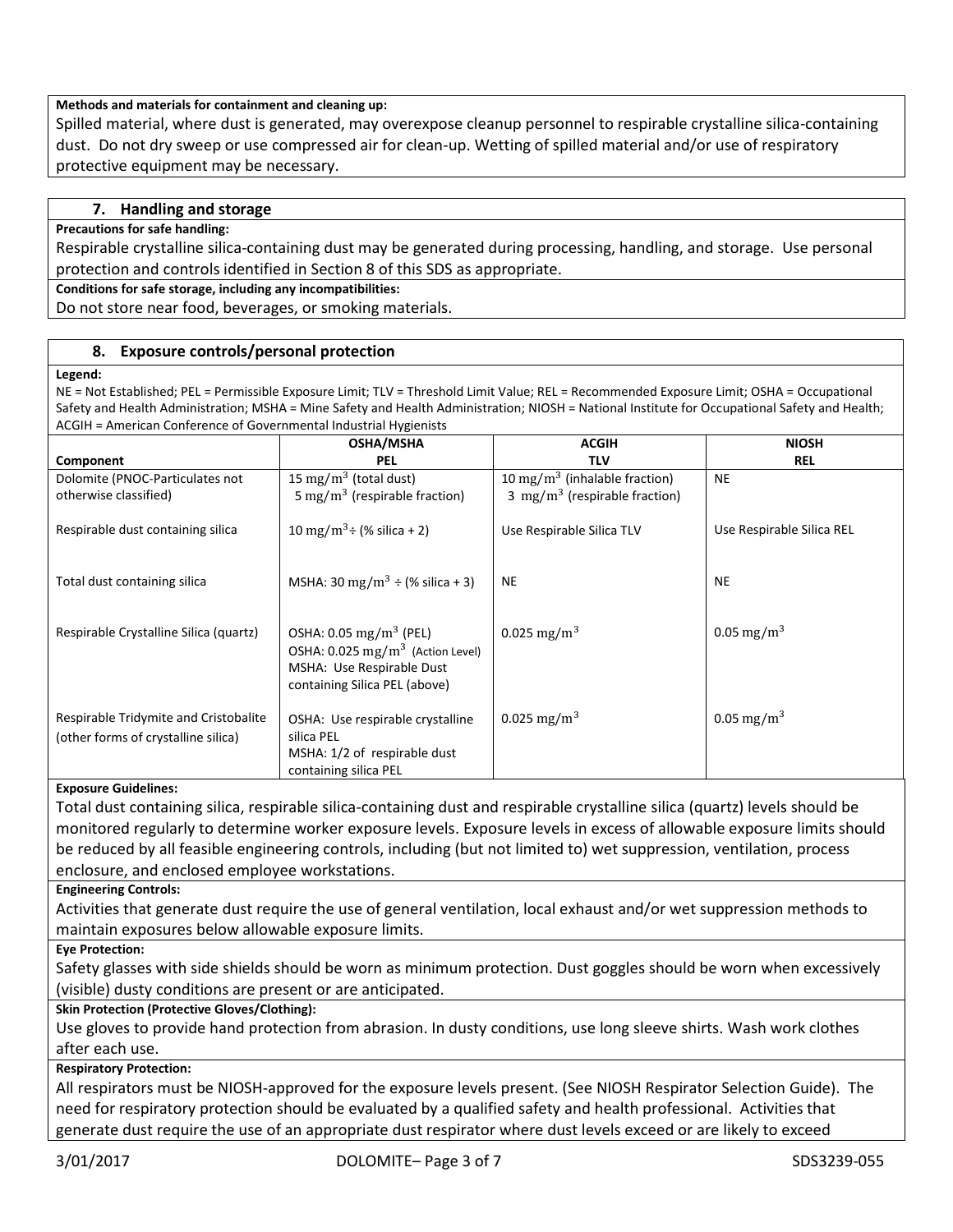allowable exposure limits. For respirable silica-containing dust levels that exceed or are likely to exceed an 8-hour timeweighted average (TWA) of 0.25  $\rm mg/m^3$ , a high efficiency particulate filter respirator must be worn at a minimum; however, if respirable silica-containing dust levels exceed or are likely to exceed an 8-hour TWA of 1.25 mg/m<sup>3</sup> an airpurifying, full-face respirator or equivalent is required. Respirator use must comply with applicable MSHA (42 CFR 84) or OSHA (29 CFR 1910.134 ) standards, which include provisions for a user training program, respirator inspection, repair and cleaning, respirator fit testing, medical surveillance and other requirements.

# **9. Physical and chemical properties**

| Appearance:                                                                    |                                          |                                               |  |
|--------------------------------------------------------------------------------|------------------------------------------|-----------------------------------------------|--|
| Angular gray, white and tan particles ranging in size from powder to boulders. |                                          |                                               |  |
| Odor:                                                                          | PH:                                      | <b>Decomposition temperature:</b>             |  |
| No odor.                                                                       | Not applicable                           | Not applicable                                |  |
| Melting point/freezing point:                                                  | Initial boiling point and boiling range: | Flash point:                                  |  |
| Not applicable                                                                 | Not applicable                           | Non-combustible                               |  |
| <b>Evaporation rate:</b>                                                       | Flammability:                            | Upper/lower flammability or explosive limits: |  |
| Not applicable                                                                 | Not applicable                           | Not applicable                                |  |
| Vapor pressure:                                                                | <b>Relative density:</b>                 | Solubility:                                   |  |
| Not applicable                                                                 | Not applicable                           | 0                                             |  |
| Partition coefficient: n-octanol/water.                                        | <b>Autoignition temperature:</b>         | Specific Gravity (H2O = 1):                   |  |
| Not applicable                                                                 | Not applicable                           | $2.7 - 2.8$                                   |  |

# **10. Stability and reactivity**

#### **Reactivity:**

Not reactive under normal use.

**Chemical stability:**

Stable under normal temperatures and pressures.

**Possibility of hazardous reactions:**

None under normal use.

**Conditions to avoid (e.g., static discharge, shock or vibration):**

Contact with incompatible materials should be avoided (see below). See Sections 5 and 7 for additional information.

# **Incompatible materials:**

Silica ignites on contact with fluorine and is incompatible with acids, aluminum, ammonium salts and magnesium. Silica reacts violently with powerful oxidizing agents such as fluorine, boron trifluoride, chlorine trifluoride, manganese trifluoride, and oxygen difluoride yielding possible fire and/or explosions. Silica dissolves readily in hydrofluoric acid producing a corrosive gas – silicon tetrafluoride.

**Hazardous decomposition products:**

Respirable crystalline silica-containing dust may be generated. When heated, quartz is slowly transformed into tridymite (above 860°C/1580°F) and cristobalite (above 1470°C/2678°F). Both tridymite and cristobalite are other forms of crystalline silica.

#### **11. Toxicological information**

**Primary Routes of Exposure:**

Inhalation and contact with the eyes and skin.

**Symptoms related to the physical, chemical, toxicological characteristics**

**Inhalation:**

Dusts may irritate the nose, throat and respiratory tract by mechanical abrasion. Coughing sneezing and shortness of breath may occur.

Symptoms of silicosis may include (but are not limited to) shortness of breath, difficulty breathing with or without exertion; coughing; diminished work capacity; diminished chest expansion; reduction of lung volume; right heart enlargement and/or failure. Persons with silicosis have an increased risk of pulmonary tuberculosis infection.

**Eye Contact:**

Dust particles can scratch the eye causing tearing, redness, a stinging or burning feeling, or swelling of the eyes with blurred vision.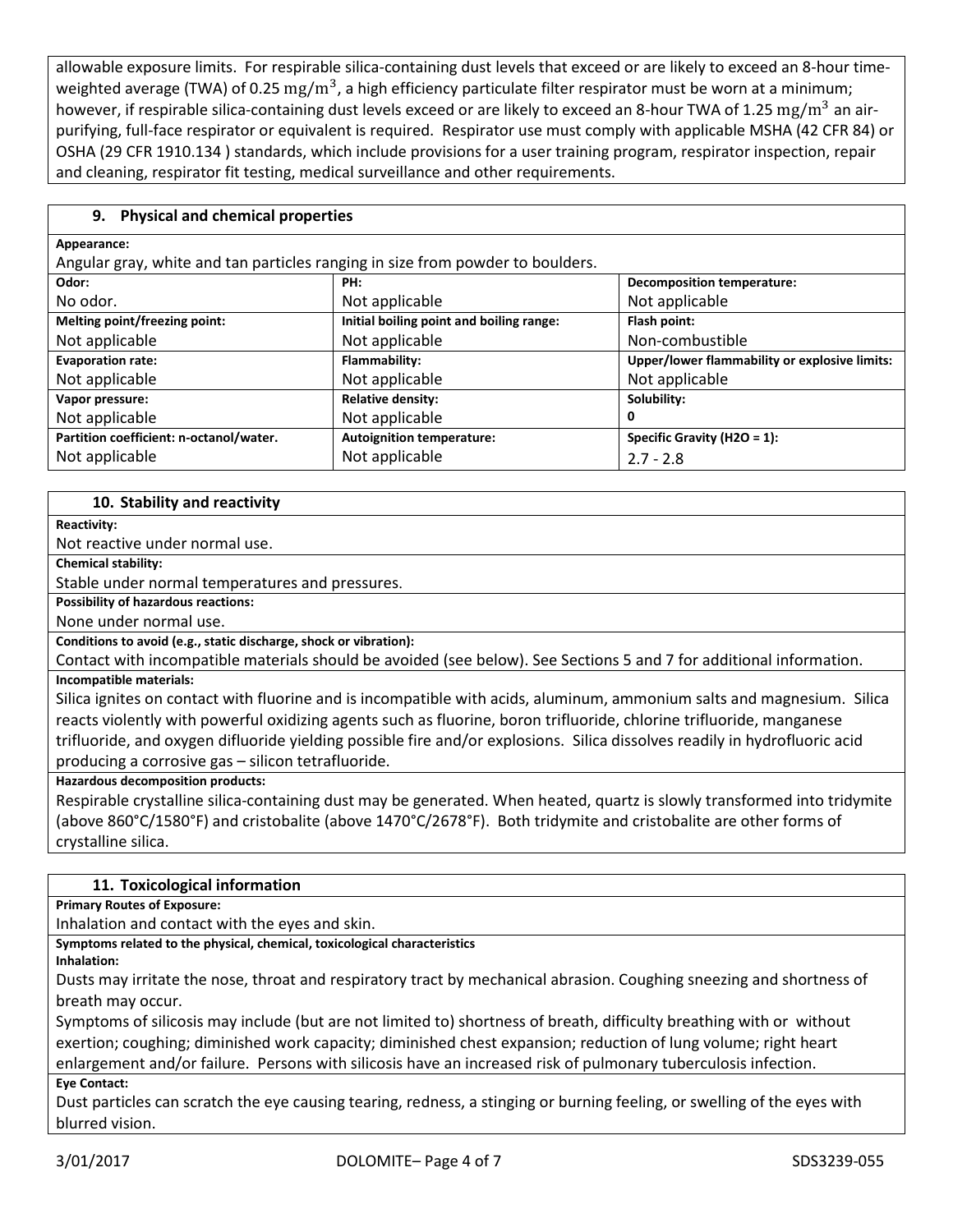#### **Skin Contact:**

Dust particles can scratch and irritate the skin with redness, an itching or burning feeling, swelling of the skin, and/or rash.

#### **Ingestion:**

Expected to be practically non-toxic. Ingestion of large amounts may cause gastrointestinal irritation including nausea, vomiting, diarrhea, and blockage.

#### **Medical Conditions Aggravated by Exposure:**

Irritated or broken skin increases chance of contact dermatitis. Pre-existing medical conditions that may be aggravated by exposure include disorders of the eye, skin and lung (including asthma and other breathing disorders). Smoking tobacco will impair the ability of the lungs to clear themselves of dust.

**Delayed and immediate effects and also chronic effects from short- and long-term exposure:**

Prolonged overexposure to respirable dusts in excess of allowable exposure limits can cause inflammation of the lungs leading to possible fibrotic changes, a medical condition known as pneumoconiosis.

Prolonged and repeated overexposure to high levels of respirable crystalline silica-containing dust may cause a chronic form of silicosis, an incurable lung disease that may result in permanent lung damage or death. Chronic silicosis generally occurs after 10 years or more of overexposure; a more accelerated type of silicosis may occur between 5 and 10 years of higher levels of prolonged and repeated overexposure. In early stages of silicosis, not all individuals will exhibit symptoms (signs) of the disease. However, silicosis can be progressive, and symptoms can appear at any time, even years after exposure has ceased.

Repeated overexposures to very high levels of respirable crystalline silica for periods as short as six months may cause acute silicosis. Acute silicosis is a rapidly progressive, incurable lung disease that is typically fatal. Symptoms include (but are not limited to): shortness of breath, cough, fever, weight loss, and chest pain.

Respirable dust containing newly broken crystalline silica particles has been shown to be more hazardous to animals in laboratory tests than respirable dust containing older crystalline silica particles of similar size. Respirable crystalline silica particles which had aged for sixty days or more showed less lung injury in animals than equal exposures to respirable dust containing newly broken particles of respirable crystalline silica.

There are reports in the literature suggesting that excessive respirable crystalline silica exposure may be associated with autoimmune disorders and other adverse health effects involving the kidney. In particular, the incidence of scleroderma (thickening of the skin caused by swelling and thickening of fibrous tissue) appears to be higher in silicotic individuals. To date, the evidence does not conclusively determine a causal relationship between silica exposure and these adverse health effects.

#### **Carcinogenicity:**

Epidemiology studies on the association between respirable crystalline silica exposure and lung cancer have had both positive and negative results. There is some speculation that the source, type, and level of exposure of respirable crystalline silica may play a role. Studies of persons with silicosis indicate an increased risk of developing lung cancer, a risk that increases with the level and duration of exposure. It is not clear whether lung cancer develops in non-silicotic patients. Several studies of silicotics do not account for lung cancer confounders, especially smoking, which have been shown to increase the risk of developing lung disorders, including emphysema and lung cancer.

In October 1996, an IARC Working Group designated respirable crystalline silica as carcinogenic (Group 1). In 2012, an IARC Working Group re-affirmed that inhalation of crystalline silica was a known human carcinogen. The NTP's Report on Carcinogens, 9th edition, lists respirable crystalline silica as a "known human carcinogen." In the year 2000, the American Conference of Governmental Industrial Hygienists (ACGIH) listed respirable crystalline silica (quartz) as a suspected human carcinogen (A-2). These classifications are based on sufficient evidence of carcinogenicity in certain experimental animals and on selected epidemiological studies of workers exposed to respirable crystalline silica. **Additional information on toxicological-effects:**

**Acute toxicity:** Not classified

**Skin corrosion/irritation:** Not classified

**Serious eye damage/eye irritation:** Not classified

**Respiratory sensitization:** Not classified.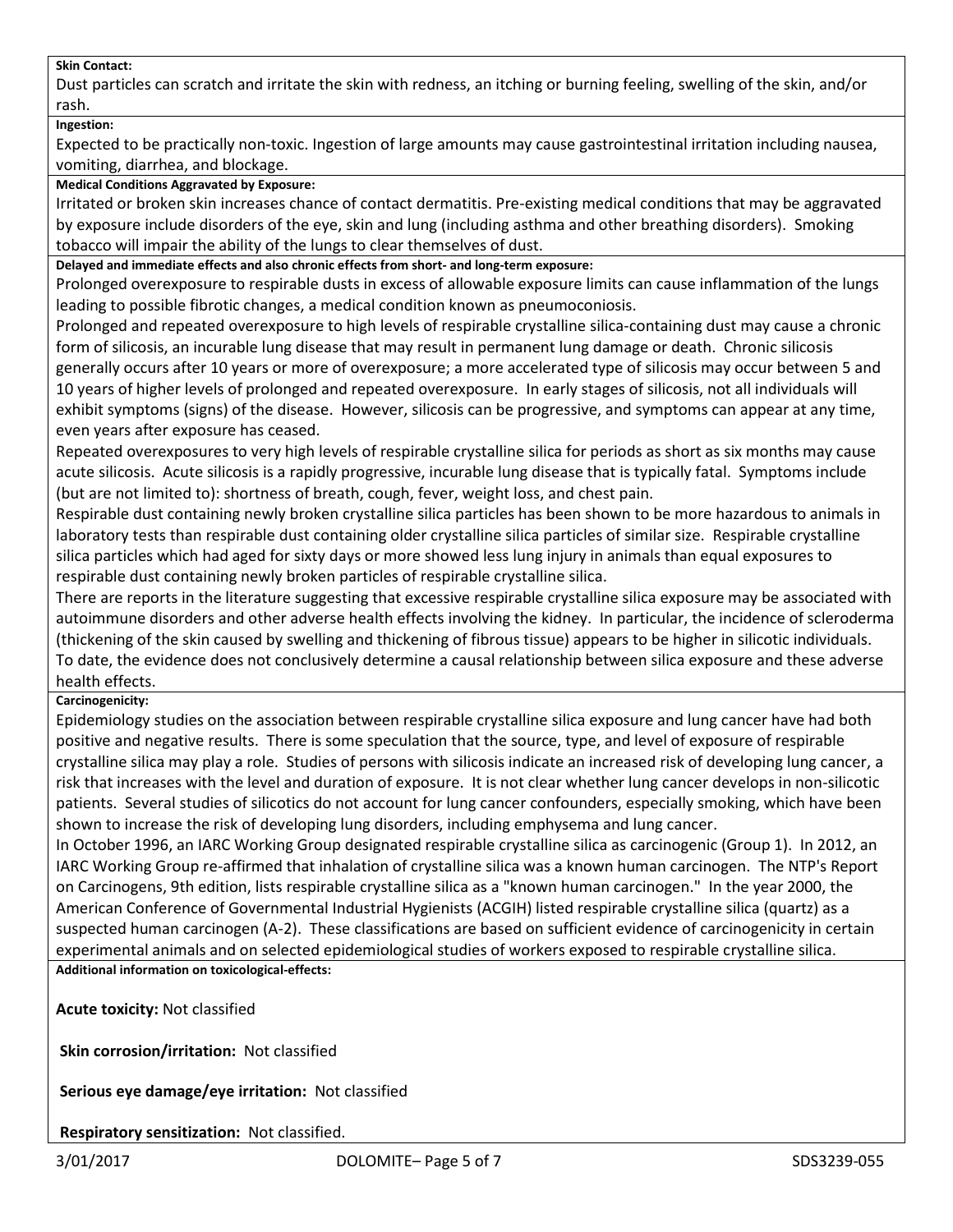**Skin sensitization:** Not classified.

**Germ cell Mutagenicity:** Not classified

**Carcinogenicity:** May cause cancer (Inhalation).

**Reproductive toxicity:** Not classified

**Specific target organ toxicity - single exposure:** Not classified

**Specific target organ- toxicity – repeated exposure:** Causes damage to organs (lungs, respiratory system) through prolonged or repeated exposure (inhalation)

# **Aspiration toxicity:** Not classified (not applicable- solid material)

| 12. Ecological information                              |
|---------------------------------------------------------|
| Ecotoxicity (aquatic and terrestrial, where available): |
| Not determined                                          |
| Persistence and degradability:                          |
| Not determined                                          |
| Bioaccumulative potential.                              |
| Not determined                                          |
| Mobility in soil.                                       |
| Not determined                                          |
| Other adverse effects.                                  |
| Not determined                                          |

# **13. Disposal considerations**

**Safe handling and disposal of waste:**

Place contaminated materials in appropriate containers and dispose of in a manner consistent with applicable federal, state, and local regulations. Prevent from entering drainage, sewer systems, and unintended bodies of water. It is the responsibility of the user to determine, at the time of disposal, whether product meets criteria for hazardous waste. Product uses, transformations, mixture and processes, may render the resulting material hazardous.

#### **14. Transport information**

| <b>UN Number:</b>              |
|--------------------------------|
| Not regulated.                 |
| UN Proper shipping name:       |
| Not regulated.                 |
| <b>Transport Hazard class:</b> |
| Not applicable.                |
| Packing group, if applicable:  |
| Not applicable.                |
| Marine pollutant (Yes/No):     |
| Not applicable.                |

# **15. Regulatory information**

**Toxic Substances Control Act (TSCA):**

The components in this product are listed on the TSCA Inventory or are exempt.

**Comprehensive Environmental Response, Compensation and Liability Act (CERCLA):**

Releases of this material to air, land, or water are not reportable to the National Response Center under the Comprehensive Environmental Response, Compensation, and Liability Act (CERCLA) or to state and local emergency planning committees under the Superfund Amendments and Reauthorization Act.